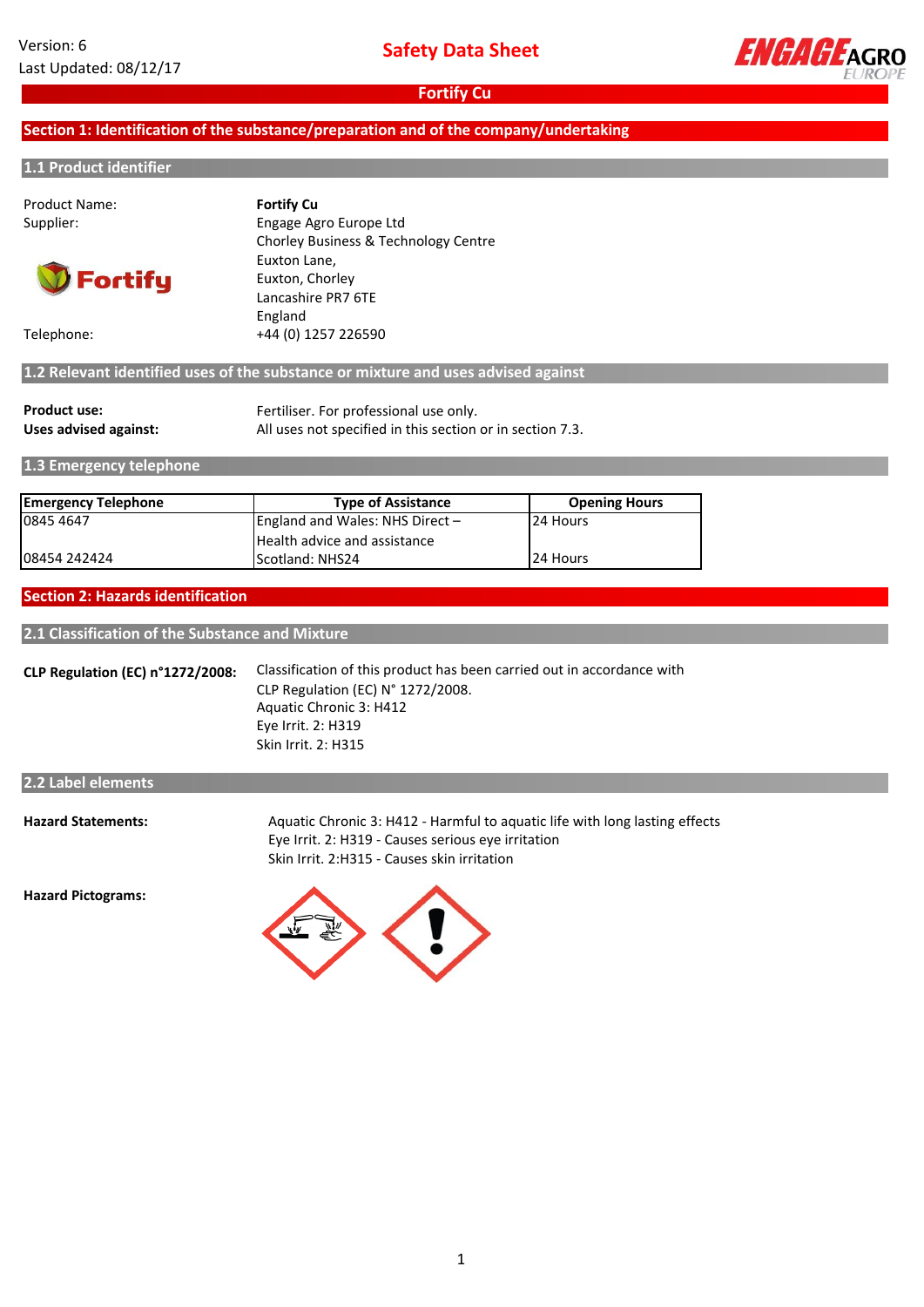Version: 6 Last Updated: 08/12/17 **Safety Data Sheet**



**Fortify Cu**

| <b>Signal Words:</b>            | Warning                                                                                       |
|---------------------------------|-----------------------------------------------------------------------------------------------|
| <b>Precautionary Statement:</b> | P264 - Wash thoroughly after use                                                              |
|                                 | P273 - Avoid release to the environment                                                       |
|                                 | P280 - Wear Protective gloves/protective clothing/eye protection/face protection              |
| <b>Precautionary Statement</b>  | P302+P352 - IF ON SKIN: Wash with plenty of water                                             |
| Response:                       | P305+P351+P338 - IF IN EYES: Rinse cautiously with water for several minutes. Remove contact  |
|                                 | lenses if present and easy to do. Continue rinsing.                                           |
|                                 | P332+P313 - If skin irritation occurs: Get medical advice/attention                           |
|                                 | P337+P313 - If eye irritation persists: Get medical advice/attention                          |
| <b>Precautionary Statement</b>  |                                                                                               |
| Storage:                        |                                                                                               |
| <b>Precautionary Statement</b>  | P501 - Dispose of the contents/containers in accordance with the current legislation on waste |
| Disposal:                       | treatment.                                                                                    |
|                                 |                                                                                               |

# **2.3 Other Hazards**

**Other Hazards**

Not applicable

# **Section 3: Composition/information on ingredients**

# **3.1 Substances**

# **In accordance with Annex II of Regulation (EC) n°1907/2006**

| <b>Identification</b>        | Chemical name/Classification                                                      | Concentration        |
|------------------------------|-----------------------------------------------------------------------------------|----------------------|
| CAS: 13446-12-3              | <b>Monoammonium Phosphonate</b>                                                   |                      |
| EC: 236-594-5                | <b>Regulation 1272/2008</b>                                                       | 10-<20%              |
| Index: Not applicable        |                                                                                   |                      |
| <b>REACH: Not applicable</b> | Eye Irrit. 2:H319, Skin Irrit. 2:H315                                             |                      |
| <b>Identification</b>        | Chemical name/Classification                                                      | <b>Concentration</b> |
| ICAS: 22132-71-4             | <b>Diammonium Phosphonate</b>                                                     |                      |
| EC: Not applicable           | <b>Regulation 1272/2008</b>                                                       | $10 - 20%$           |
| Index: Not applicable        |                                                                                   |                      |
| <b>REACH: Not applicable</b> | Eye Irrit. 2:H319, Skin Irrit. 2:H315                                             |                      |
| <b>Identification</b>        | Chemical name/Classification                                                      | Concentration        |
| CAS: Not applicable          | <b>Copper Phosphonate</b>                                                         |                      |
| EC: 917-696-5                | <b>Regulation 1272/2008</b>                                                       |                      |
| Index: Not applicable        | Acute Tox. 4: H302+H312, Aquatic Chronic 1: H410, Eye Dam. 1:H318, Skin Irrit. 2: | $1 - 3%$             |
| <b>REACH: Not applicable</b> | H315                                                                              |                      |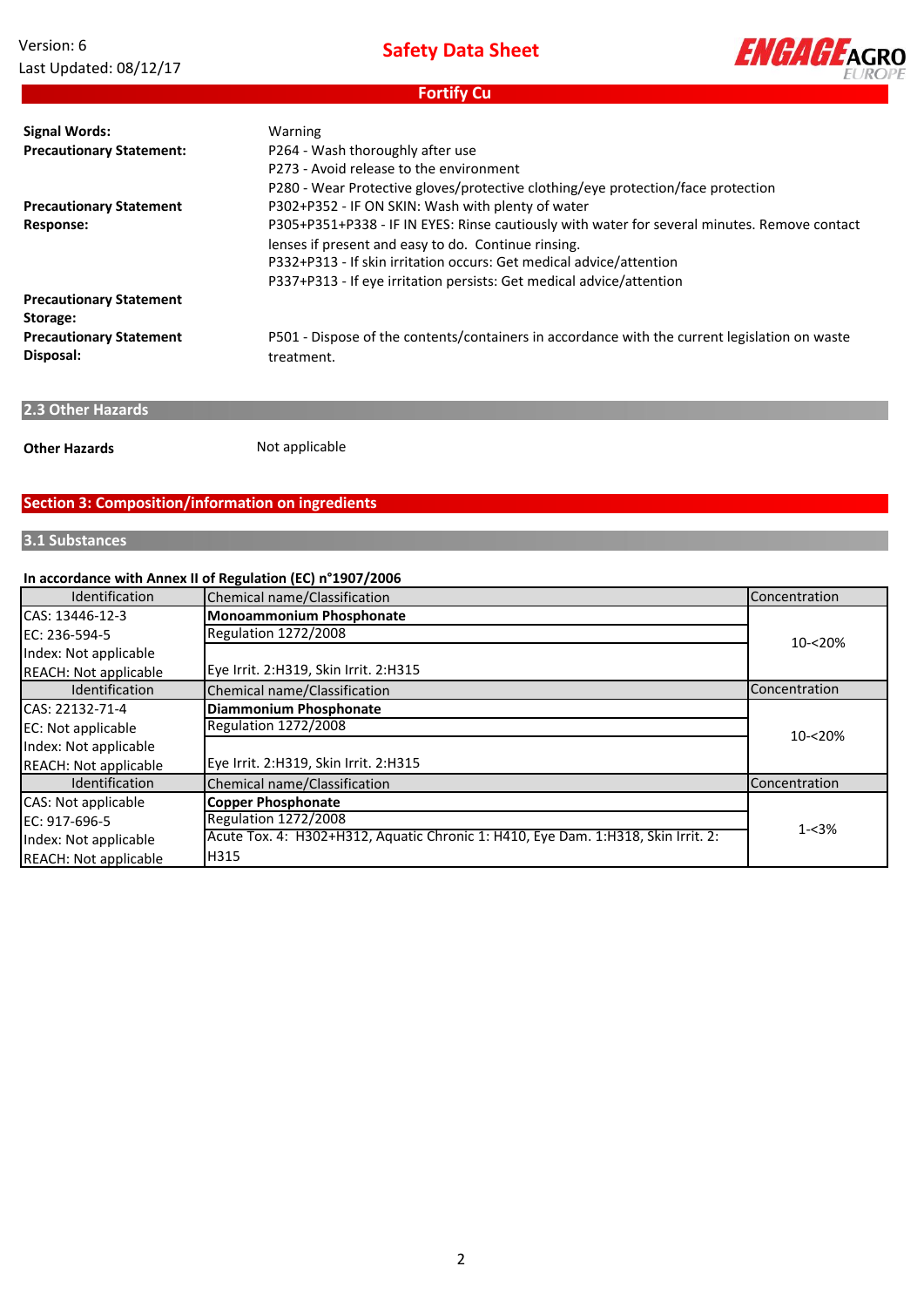

# **Section 4: First aid measures**

# **4.1 Description of first aid measures**

The symptoms resulting from intoxication can appear after exposure, therefore, in case of doubt, seek medical attention.

| <b>By inhalation:</b> | This product is not classified as hazardous through inhalation, however, it is recommended to<br>remove the person affected from the area of exposure, provide clean air and keep at rest. Request<br>medical attention if symptoms persist.                                                                                                                                                                                                                                                                                                                                                                            |
|-----------------------|-------------------------------------------------------------------------------------------------------------------------------------------------------------------------------------------------------------------------------------------------------------------------------------------------------------------------------------------------------------------------------------------------------------------------------------------------------------------------------------------------------------------------------------------------------------------------------------------------------------------------|
| By skin contact:      | Remove contaminated clothes and shoes, rinse the skin or shower the person affected if appropriate<br>with plenty of cold water and neutral soap. In serious cases see a doctor. If the product causes burns                                                                                                                                                                                                                                                                                                                                                                                                            |
| By eye contact:       | or freezing, clothing should not be removed as this could worsen the injury caused if stuck to the<br>skin. If blisters form on the skin, these should never be burst as this will increase the risk of infection.<br>Rinse eyes thoroughly with lukewarm water for at least 15 minutes. Do not allow the person<br>affected to rub or lose their eyes. If the injured person uses contact lenses, these should be removed<br>unless they are stuck to the eyes, as this could cause further damage. In all cases, after cleaning, a<br>doctor should be consulted as quickly as possible with the SDS of this product. |
| <b>By Ingestion:</b>  | Do not induce vomiting, but if it does happen, keep the head down to avoid aspiration. Keep the<br>person affected at rest. Rinse out the mouth and throat, as they may have been affected during<br>ingestion.                                                                                                                                                                                                                                                                                                                                                                                                         |

**4.2 Most Important symptoms and effects, both acute and delayed:**

Acute and delayed effects are indicated in Sections 2 and 11.

**4.3 Indication of any immediate medical attention and special treatment needed**

#### No data available

| <b>Section 5: Fire-fighting measures</b>                                                                                                                                                                                                                                                                                                                        |                                                                                                                                                                                                                                                                                                                                                                                                                               |  |  |
|-----------------------------------------------------------------------------------------------------------------------------------------------------------------------------------------------------------------------------------------------------------------------------------------------------------------------------------------------------------------|-------------------------------------------------------------------------------------------------------------------------------------------------------------------------------------------------------------------------------------------------------------------------------------------------------------------------------------------------------------------------------------------------------------------------------|--|--|
|                                                                                                                                                                                                                                                                                                                                                                 |                                                                                                                                                                                                                                                                                                                                                                                                                               |  |  |
| 5.1 Extinguishing media                                                                                                                                                                                                                                                                                                                                         |                                                                                                                                                                                                                                                                                                                                                                                                                               |  |  |
| <b>Extinguishing media:</b><br>Product is non-flammable under normal conditions of storage, manipulation and use. In the case of<br>inflammation as a result of improper use polyvalent powder extinguishers (ABC powder) in<br>accordance with the regulation on fire protection systems. IT IS NOT RECOMMENDED to use tap<br>water as an extinguishing agent. |                                                                                                                                                                                                                                                                                                                                                                                                                               |  |  |
| 5.2 Special hazards arising from the substance or mixture                                                                                                                                                                                                                                                                                                       |                                                                                                                                                                                                                                                                                                                                                                                                                               |  |  |
| <b>Exposure hazards:</b><br>5.3 Advice for firefighters                                                                                                                                                                                                                                                                                                         | As a result of combustion or thermal decomposition reactive sub-products are created that can<br>become highly toxic and, consequently, can present a serious health risk.                                                                                                                                                                                                                                                    |  |  |
|                                                                                                                                                                                                                                                                                                                                                                 |                                                                                                                                                                                                                                                                                                                                                                                                                               |  |  |
| <b>Advice for fire-fighters:</b>                                                                                                                                                                                                                                                                                                                                | Depending on the magnitude of the fire it may be necessary to use full protective clothing and<br>individual respiratory equipment. Minimum emergency facilities and equipment should be available<br>(fire blankets, portable first aid kit) in accordance with Directive 89/654/EC.                                                                                                                                         |  |  |
| <b>Additional provision:</b>                                                                                                                                                                                                                                                                                                                                    | Act in accordance with the internal emergency plan and information sheets on actions to take after<br>an accident or other emergencies. Destroy any source of ignition. In case of fire, refrigerate the<br>storage containers and tanks for products susceptible to inflammation, explosion or BLEVE as a result<br>of high temperatures. Avoid spillage of the products used to extinguish the fire into aqueous<br>medium. |  |  |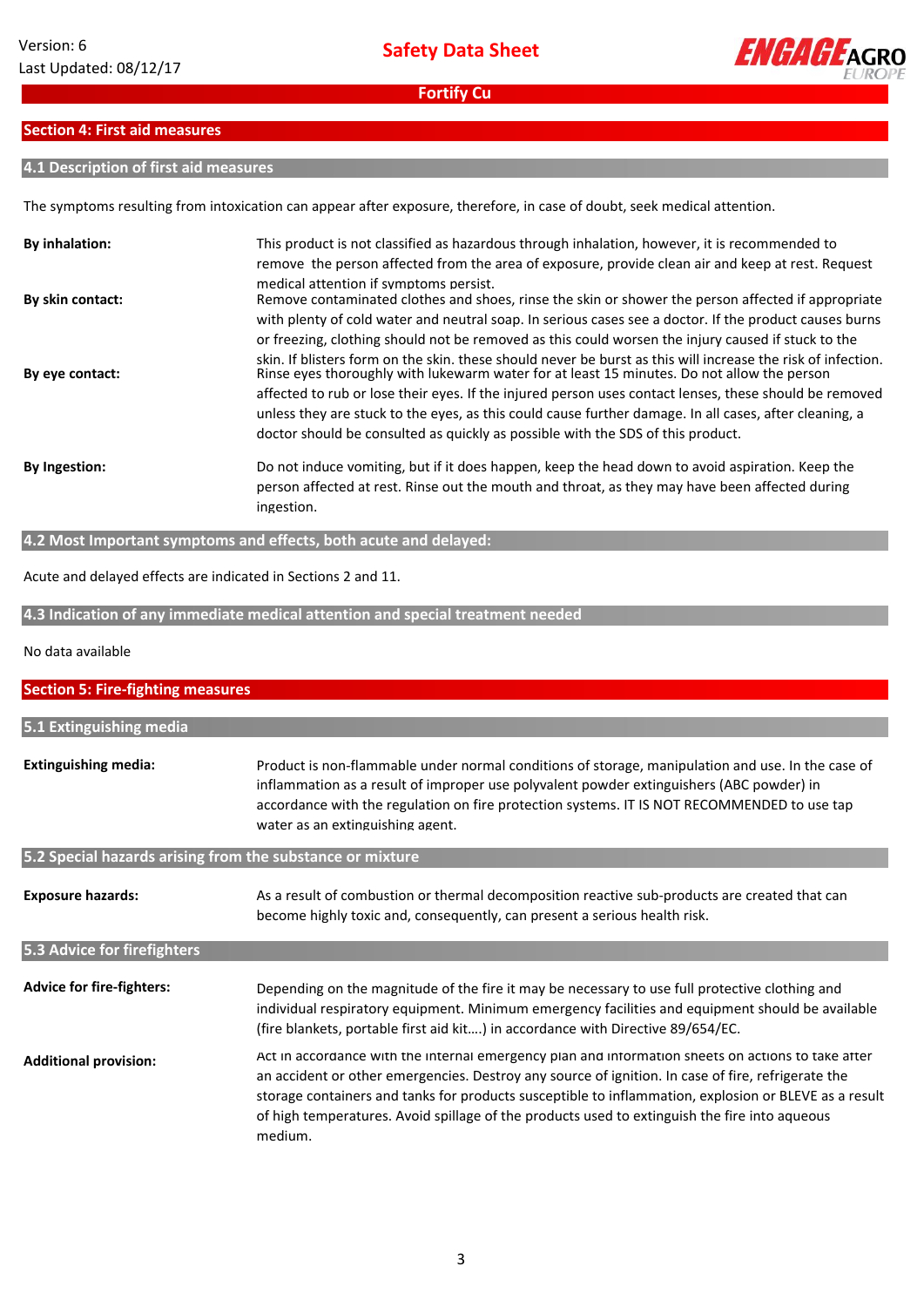

# **Section 6: Accidental release measures**

| 6.1 Personal precautions, protective equipment and emergency procedures |                                                                                                                                                                                                                                                                                  |  |  |
|-------------------------------------------------------------------------|----------------------------------------------------------------------------------------------------------------------------------------------------------------------------------------------------------------------------------------------------------------------------------|--|--|
| <b>Personal precautions:</b>                                            | Isolate leaks provided that there is no additional risk for the people performing this task. Personal<br>protective equipment must be used against potential contact with the spilt product (See Section 8).<br>Evacuate the area and keep out those who do not have protection. |  |  |
| <b>6.2 Environmental precautions</b>                                    |                                                                                                                                                                                                                                                                                  |  |  |
| Environmental<br>precautions:                                           | Avoid any type of spillage into an aqueous medium. Contain the product absorbed in hermetically<br>sealed containers. In case of serious spillage into an aqueous medium notify the relevant authority.                                                                          |  |  |
| 6.3 Methods and material for containment and cleaning up                |                                                                                                                                                                                                                                                                                  |  |  |
| Clean-up procedures:                                                    | It is recommended: Absorb the spillage using sand or inert absorbent material and move it to a safe<br>place. Do not absorb in sawdust or other combustible absorbents. Any concern related to disposal<br>consult Section 13.                                                   |  |  |
| 6.4 Reference to other sections                                         |                                                                                                                                                                                                                                                                                  |  |  |
| <b>Reference to other sections:</b>                                     | For disposal see Section 13. For personal protective equipment see Section 8.                                                                                                                                                                                                    |  |  |

# **Section 7: Handling and storage**

| 7.1 Precautions for safe handling                                                      |                                                                                                                                                                                                                                                                                                                       |
|----------------------------------------------------------------------------------------|-----------------------------------------------------------------------------------------------------------------------------------------------------------------------------------------------------------------------------------------------------------------------------------------------------------------------|
| A - Precautions for safe<br>manipulation:                                              | Comply with the current legislation concerning the prevention of industrial risks. Keep containers<br>hermetically sealed. Control spills and residues, destroying them with safe methods (See section 6).<br>Avoid leakages from the container. Maintain order and cleanliness where dangerous products are<br>used. |
| <b>B</b> - Technical recommendations for<br>the prevention of fires and<br>explosions: | Products is non-flammable under normal conditions of storage, manipulation and use. It is<br>recommended to transfer at slow speeds to avoid the generation of electrostatic charges that can<br>affect flammable products. Consult section 10 for information on conditions and materials that<br>should be avoided. |
| C - Technical recommendations to<br>prevent ergonomically and<br>toxicological risks:  | Do not eat or drink during the process, washing hands afterwards with suitable cleaning products.                                                                                                                                                                                                                     |
| D - Technical recommendations to<br>prevent environmental risks:                       | It is recommended to have absorbent material available at close proximity to the product (see<br>section 6 Methods and Material for Containment and Cleaning up).                                                                                                                                                     |
| 7.2 Conditions for safe storage, including any incompatibilities                       |                                                                                                                                                                                                                                                                                                                       |
| <b>General conditions for storage:</b>                                                 | Avoid sources of heat, radiation, static electricity and contact with food. Store between 0 -40°C for<br>a maximum of 24 months.                                                                                                                                                                                      |
| 7.3 Specific end use(s)                                                                |                                                                                                                                                                                                                                                                                                                       |
| Specific end use(s):                                                                   | Except for the instructions already specified it is not necessary to provide any special<br>recommendation regarding the uses of this product.                                                                                                                                                                        |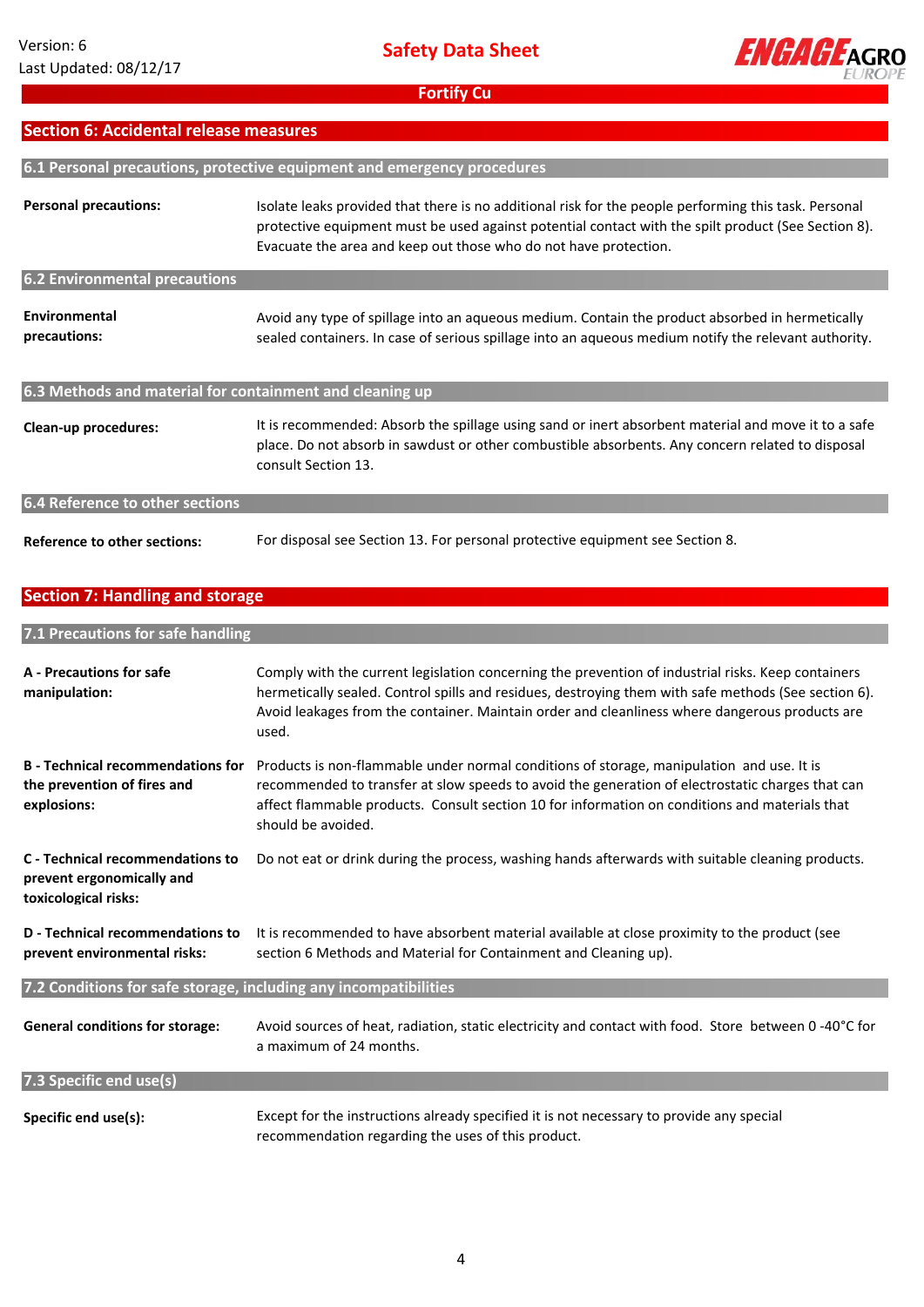

# **Section 8: Exposure controls/personal protection**

### **8.1 Control Parameters**

Substances whose occupational exposure limits have to be monitored in the work environment. There are no exposure limits for the substances contained in this product.

### **DNEL (Workers):** Non-applicable **DNEL (General population):** Non-applicable **PNEC:** Non-applicable

**8.2 Exposure controls**









# **A - General security and hygiene measures in the work place**

As a preventative measure it is recommended to use basic personal protective equipment, with the corresponding 'CE Marking in accordance with Directive 89/686/EC. For more information on personal protective equipment (storage, use, cleaning, maintenance, class of protection...) consult the information leaflets provided by the manufacturer. For more information see subsection 7.1

### **B - Specific Respiratory Protection**

| Pictogram | <b>PPE</b>                                | Labelling | <b>ICEN Standard</b> | <b>I</b> Remarks                                                      |
|-----------|-------------------------------------------|-----------|----------------------|-----------------------------------------------------------------------|
|           | Filter mask for ICE, Cat III<br>particles |           | EN 149:2001+A1:2009  | Replace when an increase in<br>resistance to breathing is<br>observed |

# **C - Specific protection for the hands**

| Pictogram | <b>PPE</b>                                         | Labelling           | <b>ICEN Standard</b> | <b>I</b> Remarks                                                                                                                                                                                              |
|-----------|----------------------------------------------------|---------------------|----------------------|---------------------------------------------------------------------------------------------------------------------------------------------------------------------------------------------------------------|
|           | <b>Protective</b><br>gloves against<br>minor risks | $CE$ . Cat $\vdash$ |                      | Replace gloves in case of any sign of<br>damage. For prolonged periods of<br>exposure to the product for professional<br>users/industrials, we recommend CE III in<br>lline with standards EN 420 and EN 374. |

# **D - Ocular and facial protection**

| Pictogram | <b>PPE</b>      | Labelling  | <b>ICEN Standard</b>    | <b>Remarks</b>                |
|-----------|-----------------|------------|-------------------------|-------------------------------|
|           | Panoramic       | CE. Cat II | EN 166:2001             | Clean daily and disinfect     |
|           | glasses against |            | <b>EN ISO 4007:2012</b> | periodically according to the |
|           | liquid splash   |            |                         | manufacturers instructions.   |
|           |                 |            |                         | Us if there is a risk of      |
|           |                 |            |                         | snlashing                     |

### **E - Bodily protection**

| Pictogram | <b>IPPE</b>             | Labelling  | <b>CEN Standard</b> | Remarks                   |
|-----------|-------------------------|------------|---------------------|---------------------------|
|           | Work clothing CE, Cat I |            |                     | For professional use only |
|           | Anti-slip<br>work shoes | CE, Cat II | EN ISO 20347:2012   |                           |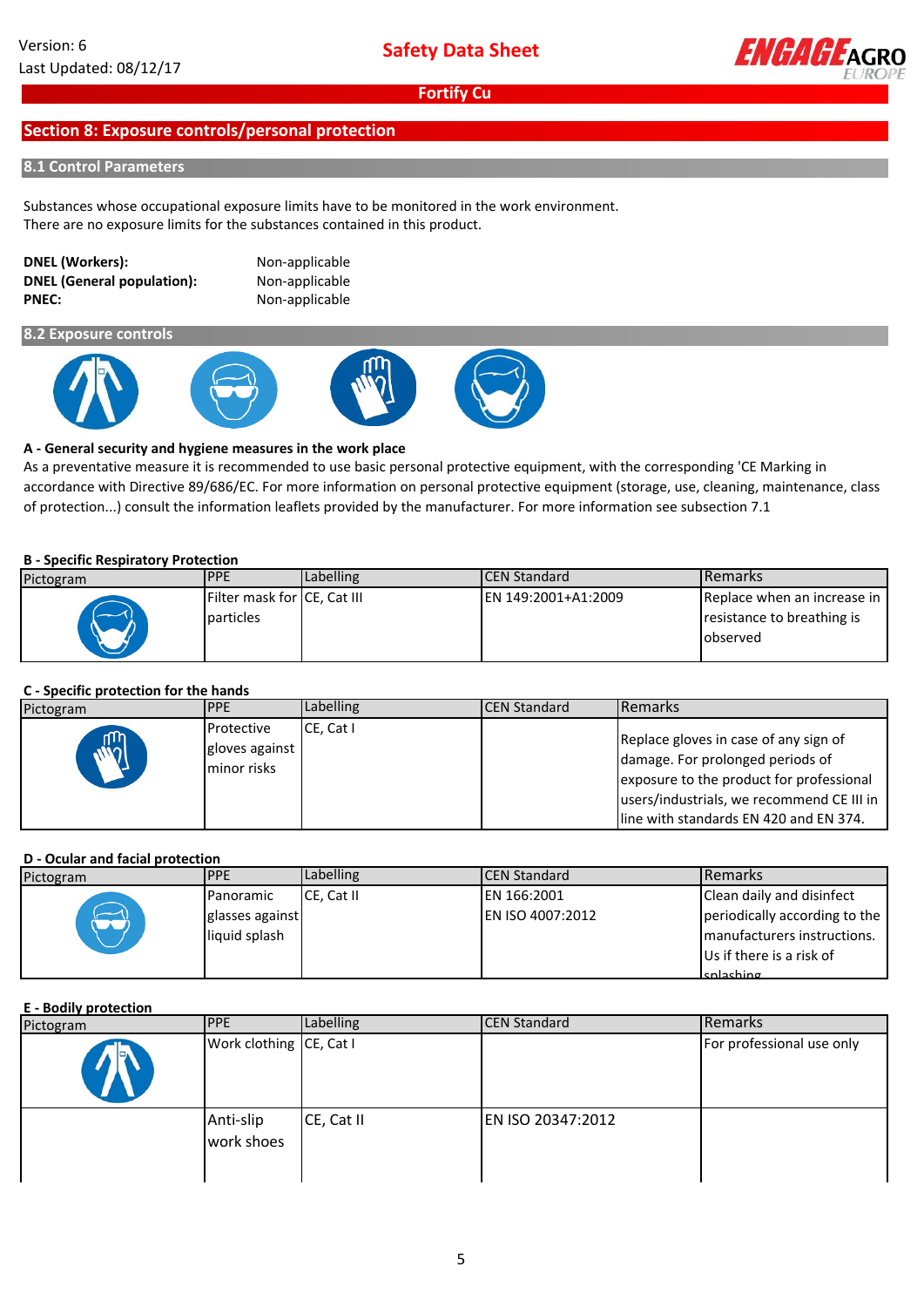

# **F - Additional emergency measures**

| <b>Emergency measure</b> | Standards       |
|--------------------------|-----------------|
|                          | ANSI Z358-1     |
|                          | ISO 3864-1:2002 |
|                          | DIN 12 899      |
| Eyewash                  | ISO 3864-1:2002 |

#### **Environmental exposure controls:**

In accordance with the community legislation for the protection of the environment it is recommended to avoid environmental spillage of both the product and its container. Prevent further leakage or spillage if safe to do so

#### **Volatile organic compounds**

With regards to Directive 2010/75/EU, this product has the following characteristics: V.O.C (Supply): V.O.C. density at 20°C: Average Carbon No.: Average molecular Weight: 0% weight 0 kg/m<sup>3</sup> (0g/L) Not applicable Not applicable

# **Section 9: Physical and chemical properties**

**9.1 Information on basic physical and chemical properties**

| Physical state at 20°C:          | Liquid                      |
|----------------------------------|-----------------------------|
| Appearance:                      | Characteristic              |
| Colour:                          | Blue                        |
| Odour:                           | Characteristic              |
| <b>Boiling point:</b>            | Not applicable*             |
| Vapour pressure:                 | Not applicable*             |
| Evaporation rate:                | Not applicable*             |
| Density at 20°C:                 | 1142-1162 kg/m <sup>3</sup> |
| Relative density at 20°C:        | 1.142-1.162                 |
| Dynamic viscosity at 20°C:       | Not applicable*             |
| Kinematic viscosity at 20°C:     | Not applicable*             |
| Kinematic viscosity at 40°C:     | Not applicable*             |
| Concentration:                   | Not applicable*             |
| pH:                              | 8.8=5 (ASTM D3838-05)       |
| Vapour density at 20°C:          | Not applicable*             |
| Partition coefficient:           | Not applicable*             |
| Solubility in water at 20°C:     | Not applicable*             |
| Solubility property:             | Miscible                    |
| Decomposition temperature:       | Not applicable*             |
| Melting/freezing point:          | Not applicable*             |
| Flash point:                     | Non-flammable (>60°C)       |
| Autoignition temperature:        | Not applicable*             |
| Lower flammability limit:        | Not applicable*             |
| <b>Upper flammability limit:</b> | Not applicable*             |

**9.2 Other Information**

| Surface tension at 20°C: | Not applicable* |
|--------------------------|-----------------|
| <b>Refraction index:</b> | Not applicable* |

\*Not relevant due to the nature of the product, not providing information property of its hazards.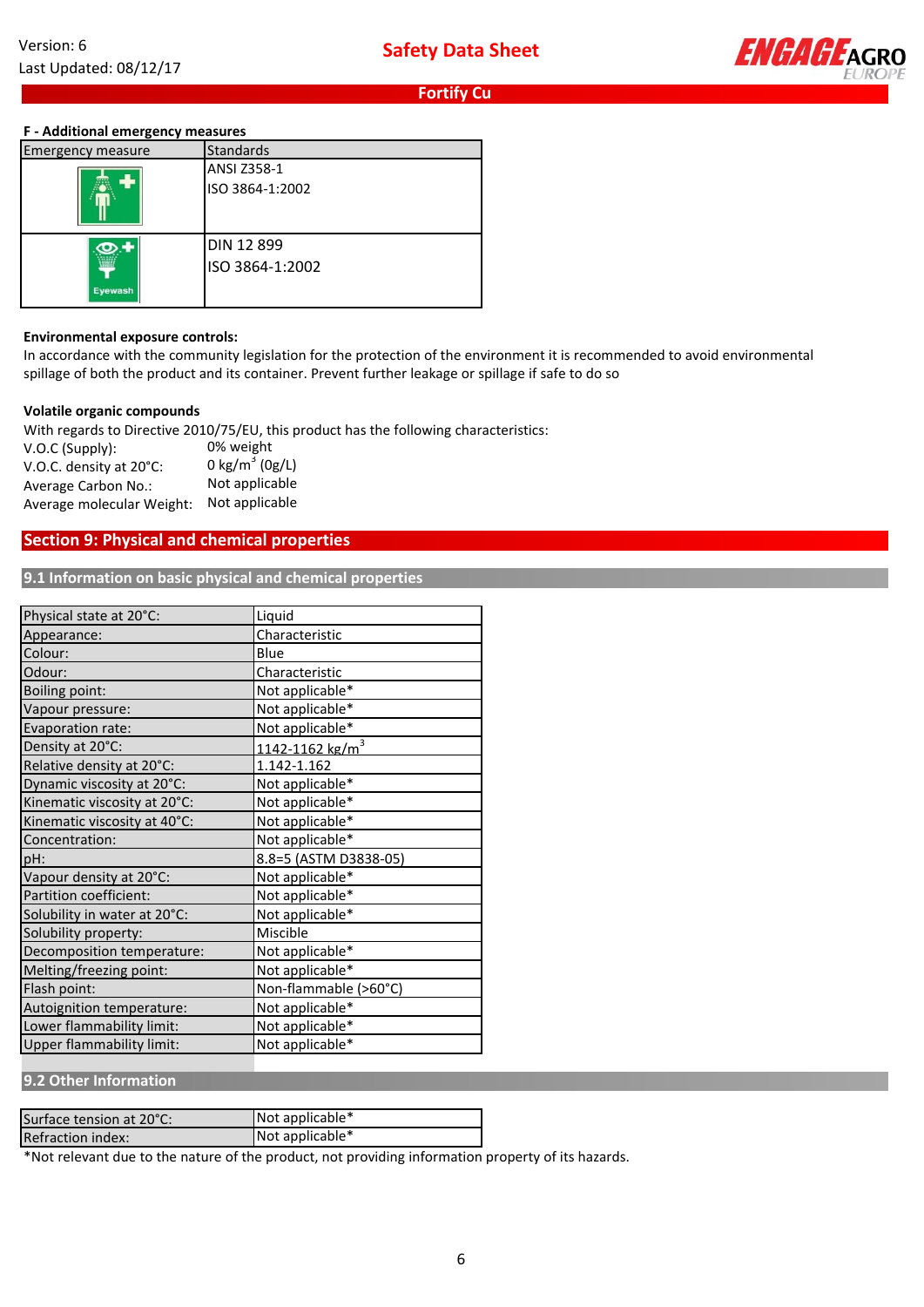

# **Section 10: Stability and reactivity**

| 10.1 Reactivity                         |                                                                                                                                                                                                                                                           |
|-----------------------------------------|-----------------------------------------------------------------------------------------------------------------------------------------------------------------------------------------------------------------------------------------------------------|
| <b>Reactivity:</b>                      | No hazardous reactions are expected because the product is stable under recommended transport<br>and storage conditions. See Section 7.                                                                                                                   |
| 10.2 Chemical stability                 |                                                                                                                                                                                                                                                           |
| <b>Chemical stability:</b>              | Stable under normal conditions of storage, handling and use.                                                                                                                                                                                              |
| 10.3 Possibility of hazardous reactions |                                                                                                                                                                                                                                                           |
| <b>Hazardous reactions:</b>             | Under the specified conditions, hazardous reactions that lead to excessive temperatures or pressure<br>are not expected                                                                                                                                   |
| 10.4 Conditions to avoid                |                                                                                                                                                                                                                                                           |
| <b>Conditions to avoid:</b>             | None known                                                                                                                                                                                                                                                |
| 10.5 Incompatible materials             |                                                                                                                                                                                                                                                           |
| Incompatible materials:                 | Alkalis or strong bases                                                                                                                                                                                                                                   |
| 10.6 Hazardous decomposition products   |                                                                                                                                                                                                                                                           |
| <b>Haz. Decomposition Products:</b>     | See subsection 10.3 10.4 and 10.5 to find out the specific decomposition products. Depending on the<br>decomposition conditions, complex mixtures of chemical substances can be released. Carbon<br>dioxide, carbon monoxide and other organic compounds. |

# **Section 11: Toxicological information**

### **11.1 Information on toxicological effects**

The experimental information related to the toxicological properties of the product itself is not available.

#### **Dangerous health implications:**

In case of exposure that is repetitive, prolonged or at concentrations higher than recommend by the occupational exposure limits, it may result in adverse effects on health depending on the means of exposure:

#### **A - Ingestion:**

 Acute toxicity: Based on available data, the classification criteria are not met, however, it contains substances classified as dangerous for consumption. For more information see Section 3.

Corrosive/irritability: The consumption of a considerable dose can cause irritation in the throat, abdominal pain, nausea and vomiting.

#### **B- Inhalation:**

Acute Toxicity: Based on available data, the classification criteria are not met, however, it contains substances classified as dangerous for inhalation. For more information see Section 3.

Corrosive/irritability: Based on available data, the classification criteria are not met, however, it contains substances classified as dangerous for this effect. For more information see Section 3.

### **C- Contact with the skin and eyes:**

Contact with skin: Produces skin inflammation. Contact with eyes: Produces eye damage after contact.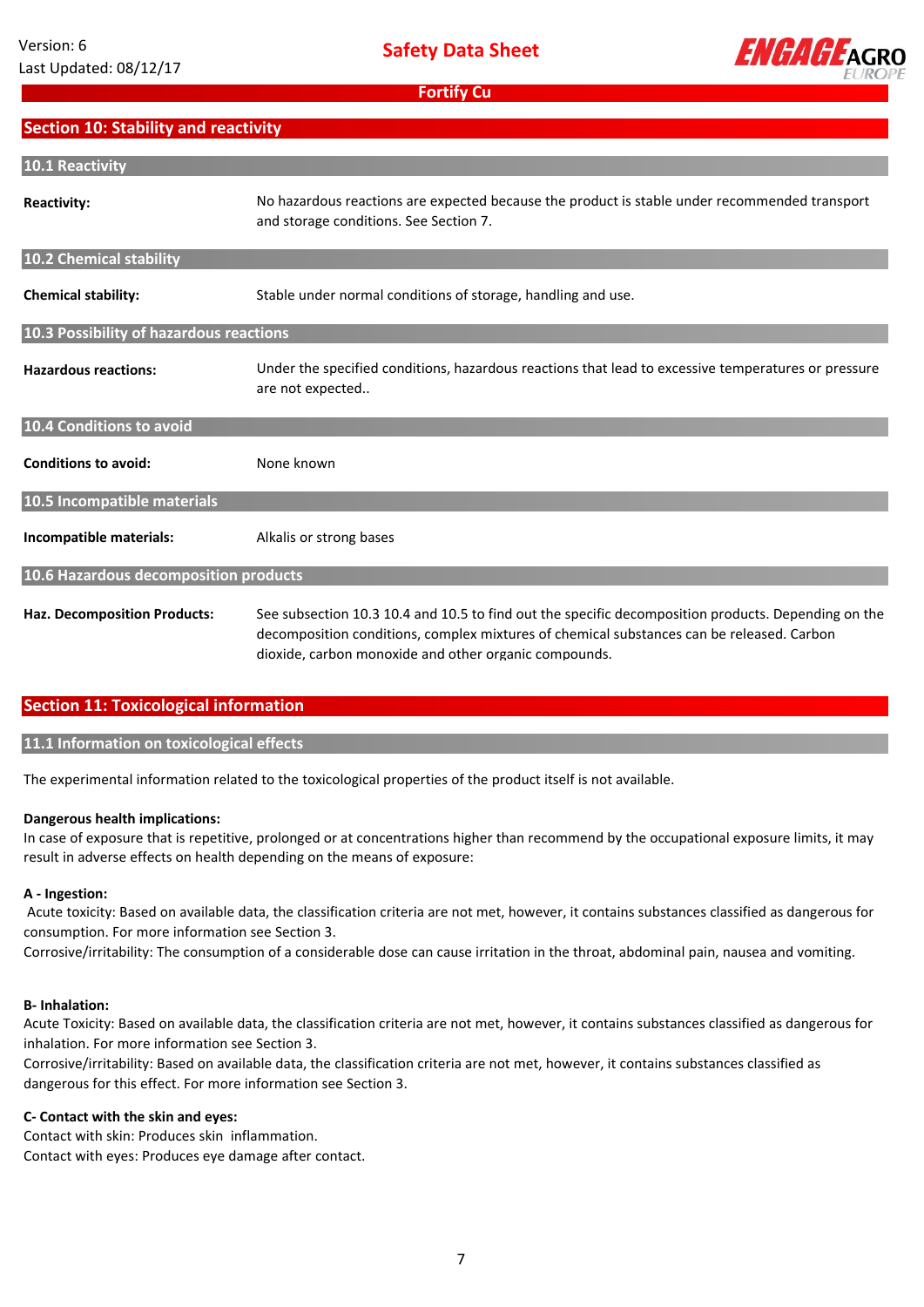

## **D - CMR effects (carcinogenicity, mutagenicity and toxicity to reproduction:**

Carcinogenicity: Based on available data, the classification criteria are not met, as it does not contain substances classified as dangerous for the effects mentioned. For more information see Section 3.

Mutagenicity: Based on available data, the classification criteria are not met, as it does not contain substances classified as dangerous for the effects mentioned. For more information see Section 3.

Reproductive toxicity: Based on available data, the classification criteria are not met, as it does not contain substances classified as dangerous for the effects mentioned. For more information see Section 3.

#### **E - Sensitising effects:**

Respiratory: Based on available data, the classification criteria are not met, as it does not contain substances classified as dangerous for this effect. For more information see Section 3.

Cutaneous: Based on available data, the classification criteria are not met, as it does not contain substances classified as dangerous for this effect. For more information see Section 3.

#### **F - Specific target organ toxicity (STOT)-time exposure:**

Based on available data, the classification criteria are not met, however, it contains substances classified as dangerous for this effect. For more information see Section 3.

### **G - Specific target organ toxicity (STOT)-repeated exposure:**

Specific target organ toxicity (STOT) repeated exposure: Based on available data, the classification criteria are not met, as it does not contain substances classified as dangerous for this effect. For more information see Section 3.

Skin: Based on available data, the classification criteria are not met, as it does not contain substances classified as dangerous for this effect. For more information see Section 3.

#### **H - Aspiration hazard:**

Based on available data, the classification criteria are not met, as it does not contain substances classified as dangerous for this effect. For more information see Section 3.

#### **11.2 Specific toxicology information on the substances**

### **Acute Toxicity Data:**

| Component                | $LD_{50}$ Oral (mg/kg) | $LD_{50}$ Dermal (mg/kg) | $LD_{50}$ Inhalation (mg/L, 4 |  |
|--------------------------|------------------------|--------------------------|-------------------------------|--|
|                          |                        |                          | hrs.)                         |  |
| Monoammonium Phosphonate | >2000                  | >2000                    | Not applicable                |  |
| Copper phosphonate       | >2000                  | >2000                    | Not applicable                |  |
| Diammonium Phosphonate   | >2000                  | >2000                    | Not applicable                |  |

# **Section 12: Ecological information**

### **12.1 Toxicity**

| <b>Identification</b> | Acute toxicity |                      | <b>Species</b> | Genus              |
|-----------------------|----------------|----------------------|----------------|--------------------|
| Copper Phosphonate    | LC50           | $0.1 - 1$ mg/L (96h) |                | <b>lFish</b>       |
|                       | <b>EC50</b>    | $0.1 - 1$ mg/L       |                | <b>I</b> Crustacea |
|                       | <b>EC50</b>    | $0.1 - 1$ mg/L       |                | Algae              |

#### **12.2 Persistence and degradability**

### No data available

### **12.3 Bioaccumulative potential**

No data available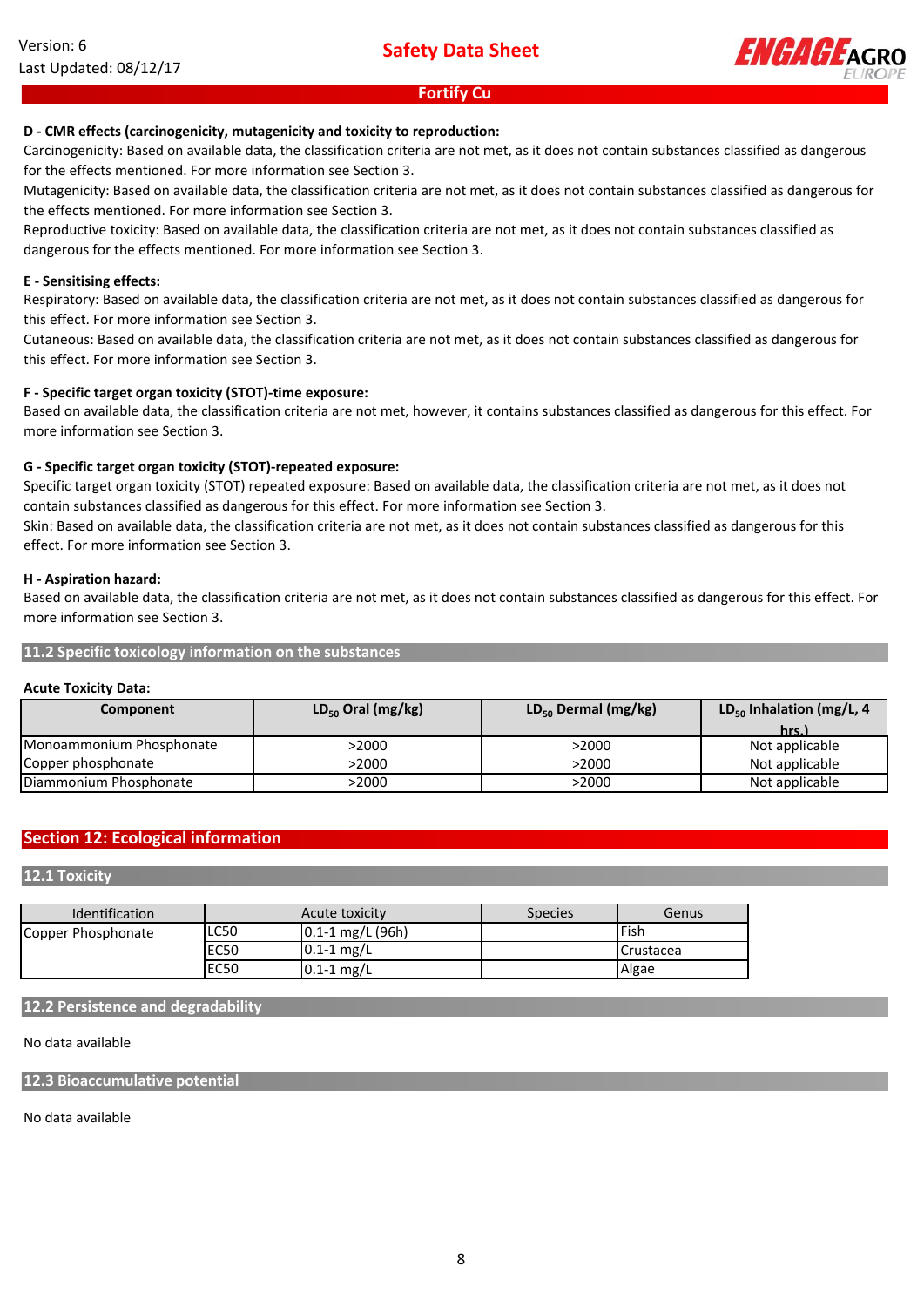**Safety Data Sheet**



**Fortify Cu**

**12.4 Mobility in soil**

No data available

**12.5 Results of PBT and vPvB assessment**

No data available

**12.6 Other adverse effects**

No data available

### **Section 13: Disposal considerations**

**13.1 Waste treatment methods**

| Code     | Description                           | Waste class (Regulation (EU) No 1357/2014 |
|----------|---------------------------------------|-------------------------------------------|
| 06 10 02 | Waste containing hazardous substances | Dangerous                                 |

### **Type of Waste (Regulation (EU) No 1357/2014):**

HP14 Ecotoxic, HP4 Irritant - skin and eye damage

#### **Waste Management (disposal and evaluation):**

Consult the authorised waste service manager on the assessment and disposal operations in accordance with Annex I and Annex II (Directive 2008/98/EC). Under 15 01 (2014/955/EC) of the code and in case the container has been in direct contact with the product, it will be processed in the same way as the actual product. Otherwise, it will ne processed as non-dangerous residue. We do not recommend disposal down the drain. See paragraph 6.2.

# **Regulations related to waste management:**

In accordance with Annex II of Regulation (EC) 1907/2006 (REACH) the community or state provisions related to waste management are stated

Community legislation: Directive 2008/98/EC, 2014/955/EU, Regulation (EU) No 1357/2014

# **Section 14: Transport information**

**14.1 UN Number**

This product is not classified as dangerous for carriage.

**14.2 UN proper shipping name**

The product is not classified as dangerous for carriage.

**14.3 Transport hazard class(es)**

This product is not classified as dangerous for carriage.

**14.4 Packaging group**

The products is not classified as dangerous for carriage.

**14.5 Environmental hazards**

The product is not classified as dangerous for carriage.

**14.6 Special precautions for user**

The product is not classified as dangerous for carriage.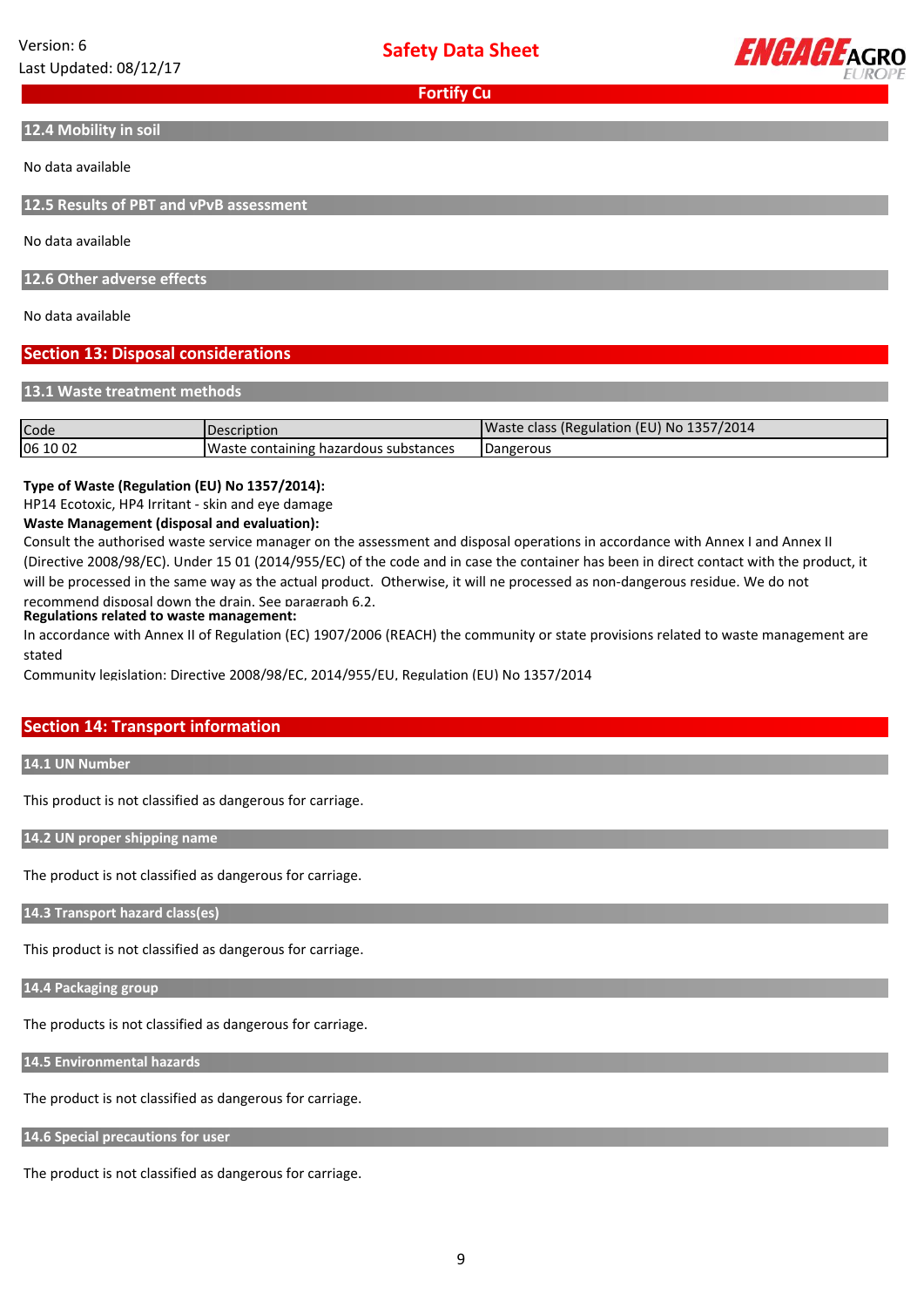

**14.7 Transport in bulk according to Annex II of MARPOL 73/78 and the IBC code**

The product is not classified as dangerous for carriage.

### **Section 15: Regulatory information**

#### **15.1 Safety, health and environmental regulations/legislation specific for the substance or mixture**

#### **Specific regulations:**

REGULATION (EC) No 1907/2006 OF THE EUROPEAN PARLIAMENT AND OF THE COUNCIL of 18 December 2006 concerning the Registration, Evaluation, Authorisation and Restriction of Chemicals (REACH), establishing a European Chemicals Agency, amending Directive 1999/45/EC and repealing Council Regulation (EEC) No 793/93 and Commission Regulation (EC) No 1488/94 as well as Council Directive 76/769/EEC and Commission Directives 91/155/EEC, 93/67/EEC, 93/105/EC and 2000/21/EC with amendments. COMMISSION REGULATION (EU) 2015/830 of 28 May 2015 amending regulation (EC)No 1907/2006 of the European Parliament and of the Council on the Registration, Evaluation, Authorisation and Restriction of Chemicals (REACH)

REGULATION (EC) No 1727/2008 of the European Parliament and of the Council on the Registration, Evaluation, Authorisation and Restriction of Chemicals (REACH) of 16 December 2008 on classification, labelling and packaging of substances and mixture, amending and repealing Directives 6/548/EEC and 1999/45/EC, and amending Regulation (EC) No 1907/2006; with amendments Regulation (EU) No 946/2012 of the European Parliament and of the Council of 4 July 2012 concerning the export and import of hazardous chemicals

Regulation (EC) No 850/2004 of the European Parliament and of the Council of 29 April 2004 on Persistent organic Pollutants and amending Directive 79/117/EC

European Agreement Concerning the Carriage of Dangerous Goods by Road (ADR), 2015

**15.2 Chemical Safety Assessment**

**Chemical safety assessment:** No data available